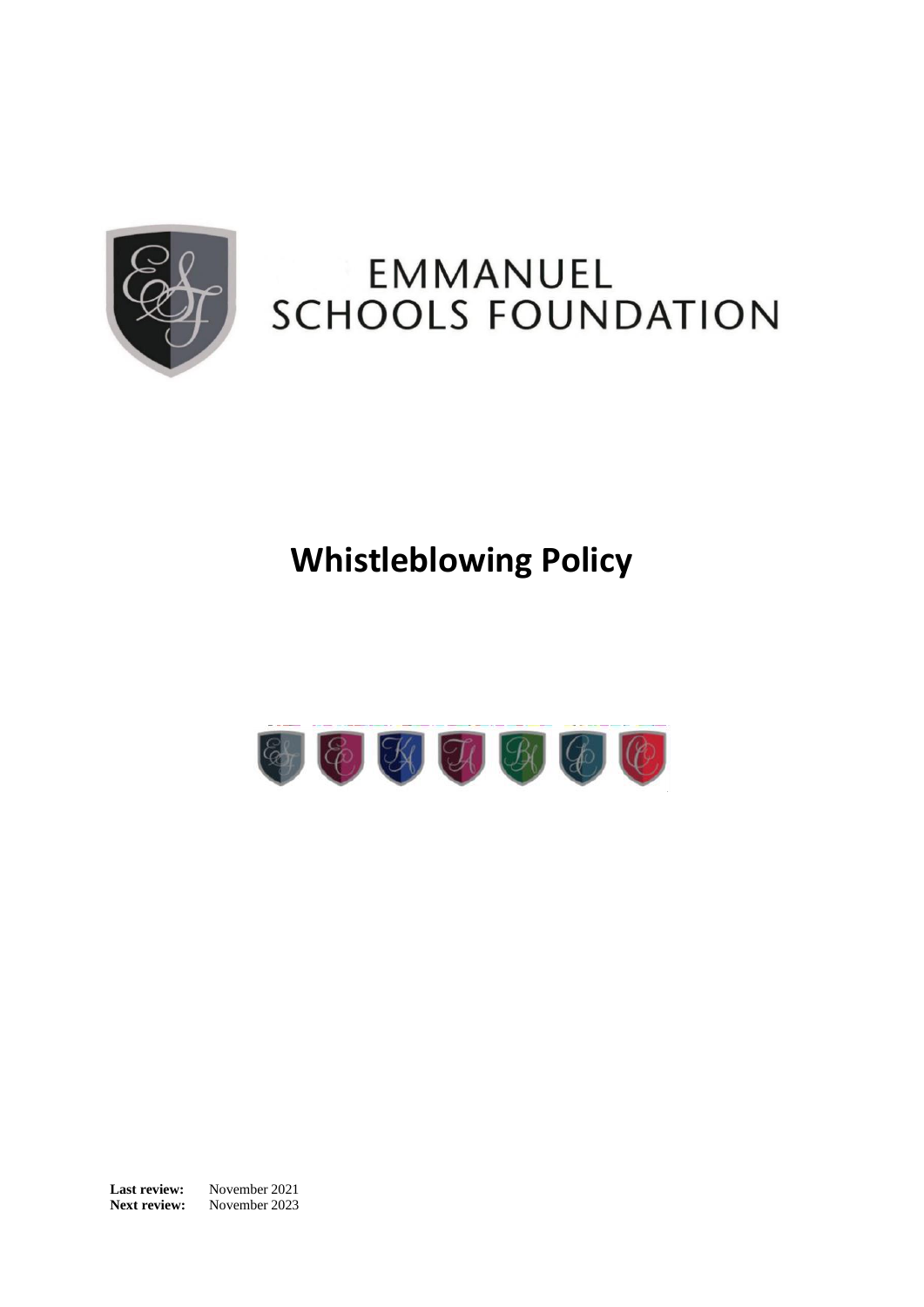## **Whistleblowing Policy**

At Emmanuel Schools Foundation ("Trust") we provide an education of character underpinned by our Christian ethos. The Trust is committed to the highest standards of openness, probity and accountability. In line with this commitment, the Trust encourages employees with serious concerns about the Trust's work to come forward and voice those concerns.

This policy:

- provides the basis on which employees can raise any concerns they may have, and receive feedback on action taken
- gives protection from reprisals or victimisation for 'whistleblowing' in good faith.

There are existing procedures in place that enable employees to raise grievances about their own employment. This policy is not intended to replace those procedures but to cover concerns that fall outside the scope of individual grievances.

The concern may be about something that:

- is unlawful
- is against Trust policies
- amounts to improper conduct
- seems likely to harm a member of the public, student, parent, or the environment
- represents a cover up of these sorts of issues

The Trust recognises that the decision to report a concern can be difficult, not least because of the fear of reprisals from those responsible for the malpractice. The Board will not tolerate harassment or victimisation and will take all possible measures to protect employees who raise concerns in good faith. In addition, employees are protected in law by the Public Interest Disclosure Act 1988, which gives employees protection from detriment and dismissal where they have made a protected disclosure, providing the legal requirements of the Act are satisfied.

Although it is easier to investigate and verify complaints if complainants are prepared to give their names, the Trust will protect the identity, so far as is reasonably practicable, of employees who raise concerns and do not want their name to be disclosed. However, in certain circumstances the Trust may be legally obligated to disclose your identity (for example to the Regulator). It should also be appreciated that the subsequent investigation may reveal the source of the information, and statements made by the employees who raised the issue may be required as part of the evidence.

If an allegation is made in good faith but is however not confirmed by the investigation no action will be taken against the employee. However, the Trust will view very seriously any deliberately malicious or vexatious allegations it receives. Such allegations will be regarded as a disciplinary offence and disciplinary action against them is likely which could lead to dismissal.

## **How is a concern raised?**

The earlier employees express their concerns the earlier it is possible to take action.

- **Do not** approach or accuse the individuals directly
- **Do not** try to investigate the matter
- **Do** convey any suspicions to someone with the proper authority to deal with it